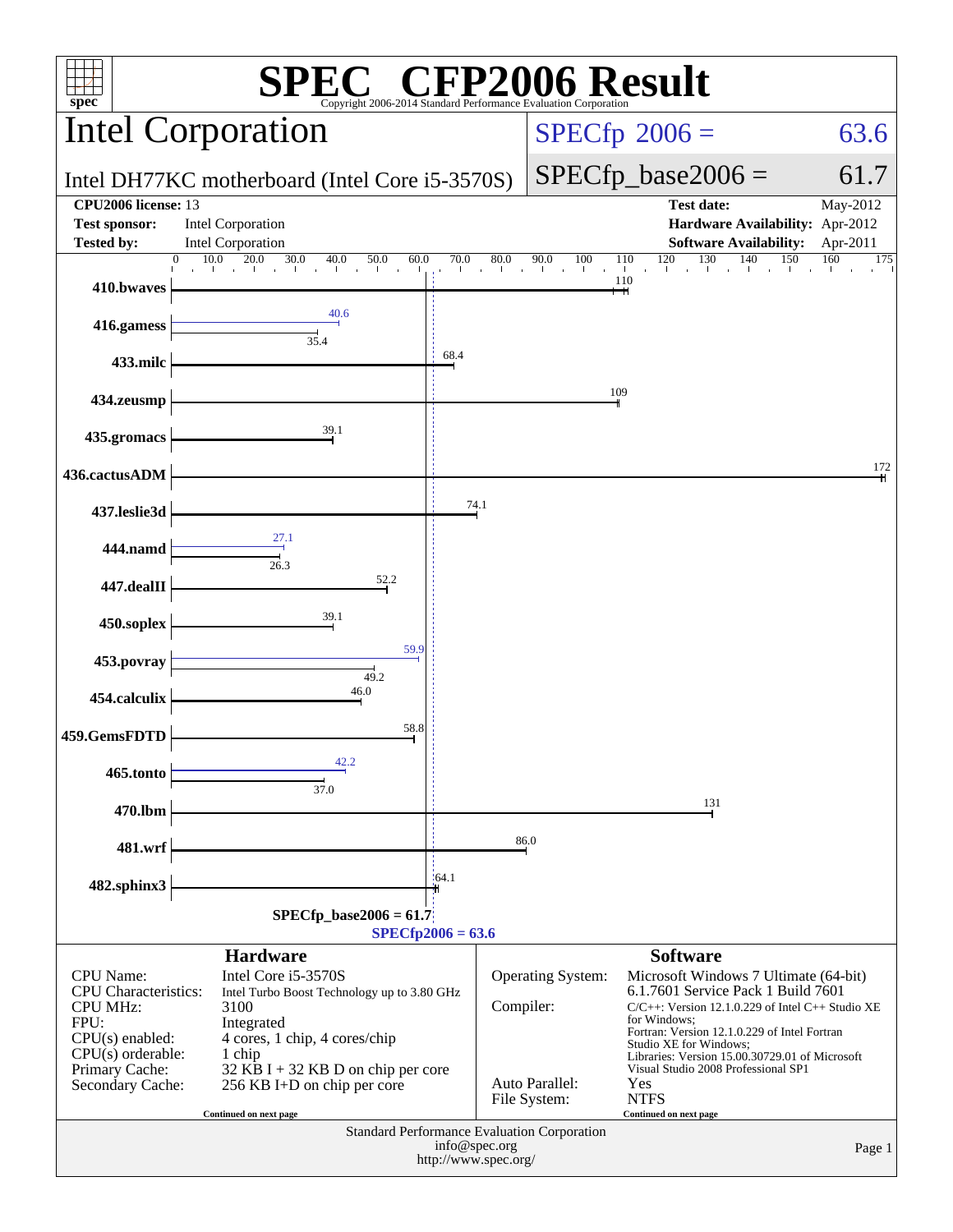

Intel Corporation

### $SPECTp2006 = 63.6$

Intel DH77KC motherboard (Intel Core i5-3570S)

 $SPECTp\_base2006 = 61.7$ 

| <b>CPU<sub>2006</sub></b> license: 13 |                                     |                                   | <b>Test date:</b><br>May-2012                                     |
|---------------------------------------|-------------------------------------|-----------------------------------|-------------------------------------------------------------------|
| <b>Test sponsor:</b>                  | Intel Corporation                   |                                   | <b>Hardware Availability:</b> Apr-2012                            |
| <b>Tested by:</b>                     | <b>Intel Corporation</b>            |                                   | <b>Software Availability:</b><br>Apr-2011                         |
| L3 Cache:                             | $6 \text{ MB I+D}$ on chip per chip | <b>System State:</b>              | Default                                                           |
| Other Cache:                          | None                                | <b>Base Pointers:</b>             | $32/64$ -bit                                                      |
| Memory:                               | 8 GB (2 x 4 GB 2Rx4 PC3-12800U-11)  | Peak Pointers:<br>Other Software: | $32/64$ -bit                                                      |
| Disk Subsystem:<br>Other Hardware:    | 1 TB Seagate SATA, 7200 RPM<br>None |                                   | SmartHeap Library Version 9.01 from<br>http://www.microquill.com/ |

| <b>Results Table</b>                                                                                     |                            |              |                |       |                |       |                |              |                |              |                |              |
|----------------------------------------------------------------------------------------------------------|----------------------------|--------------|----------------|-------|----------------|-------|----------------|--------------|----------------|--------------|----------------|--------------|
|                                                                                                          | <b>Base</b><br><b>Peak</b> |              |                |       |                |       |                |              |                |              |                |              |
| <b>Benchmark</b>                                                                                         | <b>Seconds</b>             | <b>Ratio</b> | <b>Seconds</b> | Ratio | <b>Seconds</b> | Ratio | <b>Seconds</b> | <b>Ratio</b> | <b>Seconds</b> | <b>Ratio</b> | <b>Seconds</b> | <b>Ratio</b> |
| 410.bwayes                                                                                               | 124                        | 110          | 123            | 111   | 127            | 107   | 124            | <b>110</b>   | 123            | 111          | 127            | 107          |
| 416.gamess                                                                                               | 554                        | 35.4         | 554            | 35.4  | 554            | 35.4  | 482            | 40.6         | 483            | 40.6         | 483            | 40.6         |
| $433$ .milc                                                                                              | 134                        | 68.5         | 134            | 68.4  | 134            | 68.4  | 134            | 68.5         | 134            | 68.4         | 134            | 68.4         |
| 434.zeusmp                                                                                               | 84.1                       | 108          | 83.9           | 109   | 83.9           | 109   | 84.1           | 108          | 83.9           | 109          | 83.9           | <u>109</u>   |
| 435.gromacs                                                                                              | <b>183</b>                 | 39.1         | 183            | 39.1  | 183            | 39.0  | 183            | 39.1         | 183            | 39.1         | 183            | 39.0         |
| 436.cactusADM                                                                                            | 69.3                       | 172          | 69.0           | 173   | 69.4           | 172   | 69.3           | 172          | 69.0           | 173          | 69.4           | 172          |
| 437.leslie3d                                                                                             | 127                        | 74.1         | 127            | 74.1  | 127            | 74.0  | 127            | 74.1         | 127            | 74.1         | 127            | 74.0         |
| 444.namd                                                                                                 | 305                        | 26.3         | 305            | 26.3  | 305            | 26.3  | 296            | 27.1         | 296            | 27.1         | 295            | 27.1         |
| 447.dealII                                                                                               | 219                        | 52.2         | 219            | 52.3  | 219            | 52.2  | 219            | 52.2         | 219            | 52.3         | 219            | 52.2         |
| $450$ .soplex                                                                                            | 214                        | 39.1         | 213            | 39.1  | 213            | 39.1  | 214            | 39.1         | 213            | 39.1         | 213            | 39.1         |
| 453.povray                                                                                               | 108                        | 49.1         | 108            | 49.2  | 108            | 49.2  | 88.8           | 59.9         | 88.8           | 59.9         | 88.8           | 59.9         |
| 454.calculix                                                                                             | 179                        | 46.0         | 179            | 46.0  | 179            | 46.0  | 179            | 46.0         | 179            | 46.0         | 179            | 46.0         |
| 459.GemsFDTD                                                                                             | 181                        | 58.7         | 181            | 58.8  | 181            | 58.8  | 181            | 58.7         | 181            | 58.8         | 181            | 58.8         |
| 465.tonto                                                                                                | 266                        | 37.0         | 266            | 37.0  | 266            | 37.0  | 233            | 42.2         | 233            | 42.2         | 233            | 42.2         |
| 470.1bm                                                                                                  | 105                        | 131          | 105            | 131   | 105            | 131   | 105            | 131          | 105            | 131          | 105            | <u>131</u>   |
| 481.wrf                                                                                                  | 130                        | 86.0         | 130            | 86.0  | 130            | 86.0  | 130            | 86.0         | <b>130</b>     | 86.0         | 130            | 86.0         |
| 482.sphinx3                                                                                              | 304                        | 64.1         | 305            | 63.9  | 302            | 64.6  | 304            | 64.1         | 305            | 63.9         | 302            | 64.6         |
| Results appear in the order in which they were run. Bold underlined text indicates a median measurement. |                            |              |                |       |                |       |                |              |                |              |                |              |

### **[Compiler Invocation Notes](http://www.spec.org/auto/cpu2006/Docs/result-fields.html#CompilerInvocationNotes)**

To compile these binaries, the Intel Compiler was set up to generate 64-bit binaries with the command: "ipsxe-comp-vars.bat intel64 vs2008" (shortcut provided in the Intel(r) Parallel Studio XE 2011 program folder)

### **[Platform Notes](http://www.spec.org/auto/cpu2006/Docs/result-fields.html#PlatformNotes)**

 Sysinfo program C:\CPU200~1.17A/Docs/sysinfo \$Rev: 6775 \$ \$Date:: 2011-08-16 #\$ \8787f7622badcf24e01c368b1db4377c running on CltE840F20AAB2E Tue May 15 22:13:13 2012

 This section contains SUT (System Under Test) info as seen by some common utilities. To remove or add to this section, see: <http://www.spec.org/cpu2006/Docs/config.html#sysinfo>

Trying 'systeminfo'

Continued on next page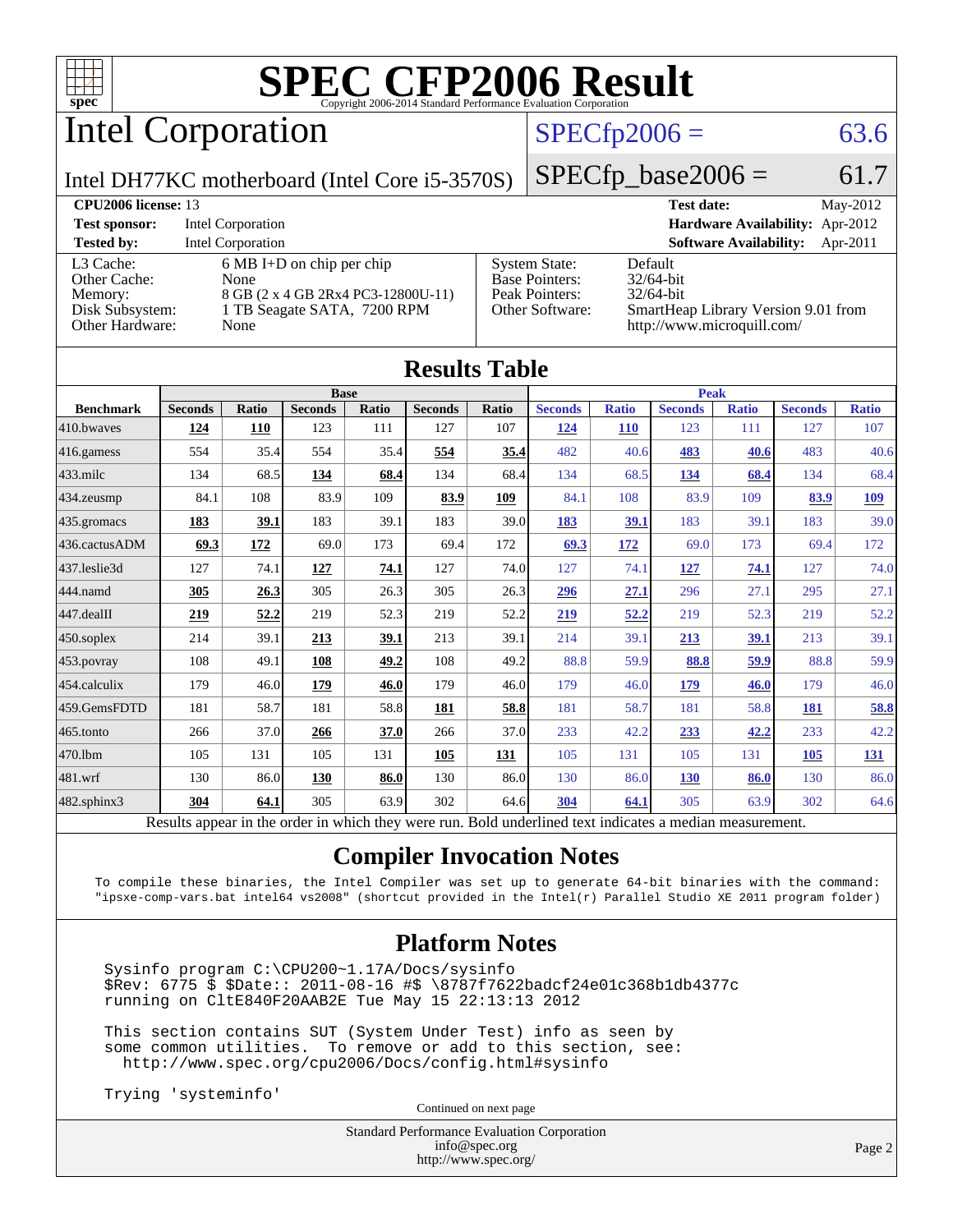

Intel Corporation

 $SPECTp2006 = 63.6$ 

Intel DH77KC motherboard (Intel Core i5-3570S)

#### **[CPU2006 license:](http://www.spec.org/auto/cpu2006/Docs/result-fields.html#CPU2006license)** 13 **[Test date:](http://www.spec.org/auto/cpu2006/Docs/result-fields.html#Testdate)** May-2012

**[Test sponsor:](http://www.spec.org/auto/cpu2006/Docs/result-fields.html#Testsponsor)** Intel Corporation **[Hardware Availability:](http://www.spec.org/auto/cpu2006/Docs/result-fields.html#HardwareAvailability)** Apr-2012

 $SPECTp\_base2006 = 61.7$ 

**[Tested by:](http://www.spec.org/auto/cpu2006/Docs/result-fields.html#Testedby)** Intel Corporation **[Software Availability:](http://www.spec.org/auto/cpu2006/Docs/result-fields.html#SoftwareAvailability)** Apr-2011

### **[Platform Notes \(Continued\)](http://www.spec.org/auto/cpu2006/Docs/result-fields.html#PlatformNotes)**

OS Name : Microsoft Windows 7 Ultimate<br>OS Version : 6.1.7601 Service Pack 1 Buil : 6.1.7601 Service Pack 1 Build 7601 System Manufacturer: INTEL\_ System Model : DH77KC\_\_ Processor(s) : 1 Processor(s) Installed. [01]: Intel64 Family 6 Model 58 Stepping 9 GenuineIntel ~3101 Mhz BIOS Version : Intel Corp. KCH7710H.86A.0069.2012.0224.1825, 2/24/2012 Total Physical Memory: 8,090 MB Trying 'wmic cpu get /value' DeviceID L2CacheSize : 1024<br>T3CacheSize : 6144 L3CacheSize

 MaxClockSpeed : 3101 Name : Intel(R) Core(TM) i5-3570S CPU @ 3.10GHz NumberOfCores : 4 NumberOfLogicalProcessors: 4

(End of data from sysinfo program)

#### **[Component Notes](http://www.spec.org/auto/cpu2006/Docs/result-fields.html#ComponentNotes)**

 Tested systems can be used with Shin-G ATX case, PC Power and Cooling 1200W power supply

### **[General Notes](http://www.spec.org/auto/cpu2006/Docs/result-fields.html#GeneralNotes)**

OMP NUM THREADS set to number of processors cores KMP\_AFFINITY set to granularity=fine,scatter Binaries compiled on a system with 1x Intel Core i7-860 CPU + 8GB memory using Windows 7 Enterprise 64-bit

# **[Base Compiler Invocation](http://www.spec.org/auto/cpu2006/Docs/result-fields.html#BaseCompilerInvocation)**

[C benchmarks](http://www.spec.org/auto/cpu2006/Docs/result-fields.html#Cbenchmarks): [icl -Qvc9](http://www.spec.org/cpu2006/results/res2012q3/cpu2006-20120702-23382.flags.html#user_CCbase_intel_icc_vc9_6b5741b4033b9dc48df324263d9561bc) [-Qstd=c99](http://www.spec.org/cpu2006/results/res2012q3/cpu2006-20120702-23382.flags.html#user_CCbase_intel_compiler_c99_mode_1a3d110e3041b3ad4466830521bdad2a)

[C++ benchmarks:](http://www.spec.org/auto/cpu2006/Docs/result-fields.html#CXXbenchmarks) [icl -Qvc9](http://www.spec.org/cpu2006/results/res2012q3/cpu2006-20120702-23382.flags.html#user_CXXbase_intel_icc_vc9_6b5741b4033b9dc48df324263d9561bc)

[Fortran benchmarks](http://www.spec.org/auto/cpu2006/Docs/result-fields.html#Fortranbenchmarks): [ifort](http://www.spec.org/cpu2006/results/res2012q3/cpu2006-20120702-23382.flags.html#user_FCbase_intel_ifort_8a5e5e06b19a251bdeaf8fdab5d62f20)

[Benchmarks using both Fortran and C](http://www.spec.org/auto/cpu2006/Docs/result-fields.html#BenchmarksusingbothFortranandC): [icl -Qvc9](http://www.spec.org/cpu2006/results/res2012q3/cpu2006-20120702-23382.flags.html#user_CC_FCbase_intel_icc_vc9_6b5741b4033b9dc48df324263d9561bc) [-Qstd=c99](http://www.spec.org/cpu2006/results/res2012q3/cpu2006-20120702-23382.flags.html#user_CC_FCbase_intel_compiler_c99_mode_1a3d110e3041b3ad4466830521bdad2a) [ifort](http://www.spec.org/cpu2006/results/res2012q3/cpu2006-20120702-23382.flags.html#user_CC_FCbase_intel_ifort_8a5e5e06b19a251bdeaf8fdab5d62f20)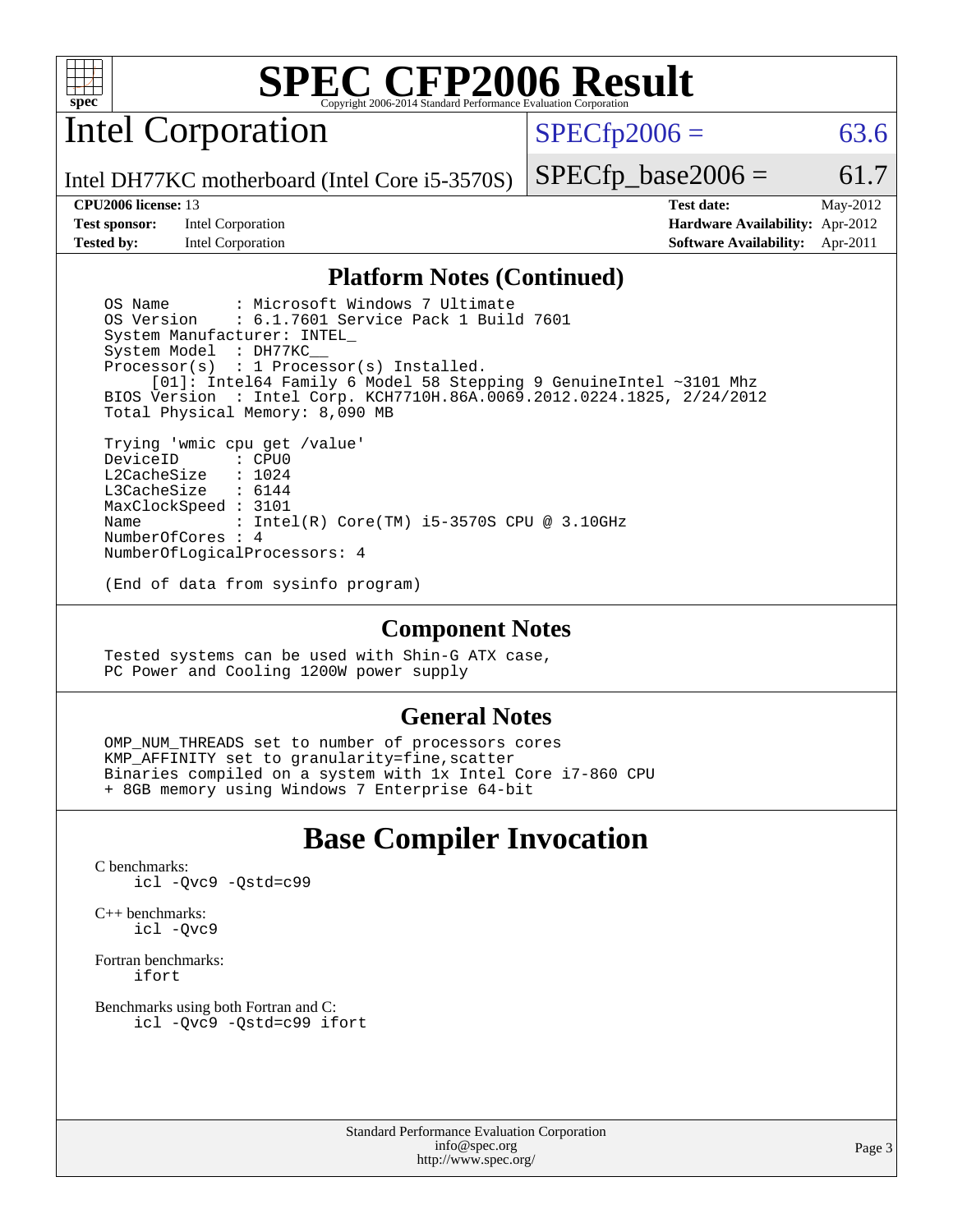

Intel Corporation

 $SPECTp2006 = 63.6$ 

Intel DH77KC motherboard (Intel Core i5-3570S)

 $SPECTp\_base2006 = 61.7$ **[CPU2006 license:](http://www.spec.org/auto/cpu2006/Docs/result-fields.html#CPU2006license)** 13 **[Test date:](http://www.spec.org/auto/cpu2006/Docs/result-fields.html#Testdate)** May-2012

**[Test sponsor:](http://www.spec.org/auto/cpu2006/Docs/result-fields.html#Testsponsor)** Intel Corporation **[Hardware Availability:](http://www.spec.org/auto/cpu2006/Docs/result-fields.html#HardwareAvailability)** Apr-2012 **[Tested by:](http://www.spec.org/auto/cpu2006/Docs/result-fields.html#Testedby)** Intel Corporation **[Software Availability:](http://www.spec.org/auto/cpu2006/Docs/result-fields.html#SoftwareAvailability)** Apr-2011

## **[Base Portability Flags](http://www.spec.org/auto/cpu2006/Docs/result-fields.html#BasePortabilityFlags)**

 410.bwaves: [-DSPEC\\_CPU\\_P64](http://www.spec.org/cpu2006/results/res2012q3/cpu2006-20120702-23382.flags.html#suite_basePORTABILITY410_bwaves_DSPEC_CPU_P64) [-names:lowercase](http://www.spec.org/cpu2006/results/res2012q3/cpu2006-20120702-23382.flags.html#user_baseFPORTABILITY410_bwaves_lowercase_routine_name_fa09b8c93d90fdc7bf4c1a91694c3a84) 416.gamess: [-DSPEC\\_CPU\\_P64](http://www.spec.org/cpu2006/results/res2012q3/cpu2006-20120702-23382.flags.html#suite_basePORTABILITY416_gamess_DSPEC_CPU_P64) 433.milc: [-DSPEC\\_CPU\\_P64](http://www.spec.org/cpu2006/results/res2012q3/cpu2006-20120702-23382.flags.html#suite_basePORTABILITY433_milc_DSPEC_CPU_P64) 434.zeusmp: [-DSPEC\\_CPU\\_P64](http://www.spec.org/cpu2006/results/res2012q3/cpu2006-20120702-23382.flags.html#suite_basePORTABILITY434_zeusmp_DSPEC_CPU_P64) 435.gromacs: [-DSPEC\\_CPU\\_P64](http://www.spec.org/cpu2006/results/res2012q3/cpu2006-20120702-23382.flags.html#suite_basePORTABILITY435_gromacs_DSPEC_CPU_P64) 436.cactusADM: [-DSPEC\\_CPU\\_P64](http://www.spec.org/cpu2006/results/res2012q3/cpu2006-20120702-23382.flags.html#suite_basePORTABILITY436_cactusADM_DSPEC_CPU_P64) [-names:lowercase](http://www.spec.org/cpu2006/results/res2012q3/cpu2006-20120702-23382.flags.html#user_baseFPORTABILITY436_cactusADM_lowercase_routine_name_fa09b8c93d90fdc7bf4c1a91694c3a84) [/assume:underscore](http://www.spec.org/cpu2006/results/res2012q3/cpu2006-20120702-23382.flags.html#user_baseFPORTABILITY436_cactusADM_add-underscore_to_routine_name_0c7c658d9e5eb8b86e282975775768a4) 437.leslie3d: [-DSPEC\\_CPU\\_P64](http://www.spec.org/cpu2006/results/res2012q3/cpu2006-20120702-23382.flags.html#suite_basePORTABILITY437_leslie3d_DSPEC_CPU_P64) 444.namd: [-DSPEC\\_CPU\\_P64](http://www.spec.org/cpu2006/results/res2012q3/cpu2006-20120702-23382.flags.html#suite_basePORTABILITY444_namd_DSPEC_CPU_P64) [/TP](http://www.spec.org/cpu2006/results/res2012q3/cpu2006-20120702-23382.flags.html#user_baseCXXPORTABILITY444_namd_assume_cplusplus_sources_73f79b6e94f79d415caf1b69b30a60d8) 447.dealII: [-DSPEC\\_CPU\\_P64](http://www.spec.org/cpu2006/results/res2012q3/cpu2006-20120702-23382.flags.html#suite_basePORTABILITY447_dealII_DSPEC_CPU_P64) [-DDEAL\\_II\\_MEMBER\\_VAR\\_SPECIALIZATION\\_BUG](http://www.spec.org/cpu2006/results/res2012q3/cpu2006-20120702-23382.flags.html#b447.dealII_baseCXXPORTABILITY_DDEAL_II_MEMBER_VAR_SPECIALIZATION_BUG) 450.soplex: [-DSPEC\\_CPU\\_P64](http://www.spec.org/cpu2006/results/res2012q3/cpu2006-20120702-23382.flags.html#suite_basePORTABILITY450_soplex_DSPEC_CPU_P64) 453.povray: [-DSPEC\\_CPU\\_P64](http://www.spec.org/cpu2006/results/res2012q3/cpu2006-20120702-23382.flags.html#suite_basePORTABILITY453_povray_DSPEC_CPU_P64) [-DSPEC\\_CPU\\_WINDOWS\\_ICL](http://www.spec.org/cpu2006/results/res2012q3/cpu2006-20120702-23382.flags.html#b453.povray_baseCXXPORTABILITY_DSPEC_CPU_WINDOWS_ICL) 454.calculix: [-DSPEC\\_CPU\\_P64](http://www.spec.org/cpu2006/results/res2012q3/cpu2006-20120702-23382.flags.html#suite_basePORTABILITY454_calculix_DSPEC_CPU_P64) [-DSPEC\\_CPU\\_NOZMODIFIER](http://www.spec.org/cpu2006/results/res2012q3/cpu2006-20120702-23382.flags.html#b454.calculix_baseCPORTABILITY_DSPEC_CPU_NOZMODIFIER) [-names:lowercase](http://www.spec.org/cpu2006/results/res2012q3/cpu2006-20120702-23382.flags.html#user_baseFPORTABILITY454_calculix_lowercase_routine_name_fa09b8c93d90fdc7bf4c1a91694c3a84) 459.GemsFDTD: [-DSPEC\\_CPU\\_P64](http://www.spec.org/cpu2006/results/res2012q3/cpu2006-20120702-23382.flags.html#suite_basePORTABILITY459_GemsFDTD_DSPEC_CPU_P64) 465.tonto: [-DSPEC\\_CPU\\_P64](http://www.spec.org/cpu2006/results/res2012q3/cpu2006-20120702-23382.flags.html#suite_basePORTABILITY465_tonto_DSPEC_CPU_P64) 470.lbm: [-DSPEC\\_CPU\\_P64](http://www.spec.org/cpu2006/results/res2012q3/cpu2006-20120702-23382.flags.html#suite_basePORTABILITY470_lbm_DSPEC_CPU_P64) 481.wrf: [-DSPEC\\_CPU\\_P64](http://www.spec.org/cpu2006/results/res2012q3/cpu2006-20120702-23382.flags.html#suite_basePORTABILITY481_wrf_DSPEC_CPU_P64) [-DSPEC\\_CPU\\_WINDOWS\\_ICL](http://www.spec.org/cpu2006/results/res2012q3/cpu2006-20120702-23382.flags.html#b481.wrf_baseCPORTABILITY_DSPEC_CPU_WINDOWS_ICL) 482.sphinx3: [-DSPEC\\_CPU\\_P64](http://www.spec.org/cpu2006/results/res2012q3/cpu2006-20120702-23382.flags.html#suite_basePORTABILITY482_sphinx3_DSPEC_CPU_P64)

### **[Base Optimization Flags](http://www.spec.org/auto/cpu2006/Docs/result-fields.html#BaseOptimizationFlags)**

[C benchmarks](http://www.spec.org/auto/cpu2006/Docs/result-fields.html#Cbenchmarks):

[-QxAVX](http://www.spec.org/cpu2006/results/res2012q3/cpu2006-20120702-23382.flags.html#user_CCbase_f-QxAVX) [-Qipo](http://www.spec.org/cpu2006/results/res2012q3/cpu2006-20120702-23382.flags.html#user_CCbase_f-Qipo) [-O3](http://www.spec.org/cpu2006/results/res2012q3/cpu2006-20120702-23382.flags.html#user_CCbase_f-O3) [-Qprec-div-](http://www.spec.org/cpu2006/results/res2012q3/cpu2006-20120702-23382.flags.html#user_CCbase_f-Qprec-div-) [-Qparallel](http://www.spec.org/cpu2006/results/res2012q3/cpu2006-20120702-23382.flags.html#user_CCbase_f-Qparallel) [-Qansi-alias](http://www.spec.org/cpu2006/results/res2012q3/cpu2006-20120702-23382.flags.html#user_CCbase_f-Qansi-alias) [-Qopt-prefetch](http://www.spec.org/cpu2006/results/res2012q3/cpu2006-20120702-23382.flags.html#user_CCbase_f-Qprefetch_37c211608666b9dff9380561f602f0a8) [-Qauto-ilp32](http://www.spec.org/cpu2006/results/res2012q3/cpu2006-20120702-23382.flags.html#user_CCbase_f-Qauto-ilp32) [/F1000000000](http://www.spec.org/cpu2006/results/res2012q3/cpu2006-20120702-23382.flags.html#user_CCbase_set_stack_space_25d7749c1988d91b7f93afbc0ec53727)

[C++ benchmarks:](http://www.spec.org/auto/cpu2006/Docs/result-fields.html#CXXbenchmarks)

[-QxAVX](http://www.spec.org/cpu2006/results/res2012q3/cpu2006-20120702-23382.flags.html#user_CXXbase_f-QxAVX) [-Qipo](http://www.spec.org/cpu2006/results/res2012q3/cpu2006-20120702-23382.flags.html#user_CXXbase_f-Qipo) [-O3](http://www.spec.org/cpu2006/results/res2012q3/cpu2006-20120702-23382.flags.html#user_CXXbase_f-O3) [-Qprec-div-](http://www.spec.org/cpu2006/results/res2012q3/cpu2006-20120702-23382.flags.html#user_CXXbase_f-Qprec-div-) [-Qparallel](http://www.spec.org/cpu2006/results/res2012q3/cpu2006-20120702-23382.flags.html#user_CXXbase_f-Qparallel) [-Qansi-alias](http://www.spec.org/cpu2006/results/res2012q3/cpu2006-20120702-23382.flags.html#user_CXXbase_f-Qansi-alias) [-Qopt-prefetch](http://www.spec.org/cpu2006/results/res2012q3/cpu2006-20120702-23382.flags.html#user_CXXbase_f-Qprefetch_37c211608666b9dff9380561f602f0a8) [-Qcxx-features](http://www.spec.org/cpu2006/results/res2012q3/cpu2006-20120702-23382.flags.html#user_CXXbase_f-Qcxx_features_dbf36c8a6dba956e22f1645e4dcd4d98) [-Qauto-ilp32](http://www.spec.org/cpu2006/results/res2012q3/cpu2006-20120702-23382.flags.html#user_CXXbase_f-Qauto-ilp32) [/F1000000000](http://www.spec.org/cpu2006/results/res2012q3/cpu2006-20120702-23382.flags.html#user_CXXbase_set_stack_space_25d7749c1988d91b7f93afbc0ec53727) [shlW64M.lib](http://www.spec.org/cpu2006/results/res2012q3/cpu2006-20120702-23382.flags.html#user_CXXbase_SmartHeap64_c4f7f76711bdf8c0633a5c1edf6e5396)  [-link /FORCE:MULTIPLE](http://www.spec.org/cpu2006/results/res2012q3/cpu2006-20120702-23382.flags.html#user_CXXbase_link_force_multiple2_070fe330869edf77077b841074b8b0b6)

[Fortran benchmarks](http://www.spec.org/auto/cpu2006/Docs/result-fields.html#Fortranbenchmarks):

[-QxAVX](http://www.spec.org/cpu2006/results/res2012q3/cpu2006-20120702-23382.flags.html#user_FCbase_f-QxAVX) [-Qipo](http://www.spec.org/cpu2006/results/res2012q3/cpu2006-20120702-23382.flags.html#user_FCbase_f-Qipo) [-O3](http://www.spec.org/cpu2006/results/res2012q3/cpu2006-20120702-23382.flags.html#user_FCbase_f-O3) [-Qprec-div-](http://www.spec.org/cpu2006/results/res2012q3/cpu2006-20120702-23382.flags.html#user_FCbase_f-Qprec-div-) [-Qparallel](http://www.spec.org/cpu2006/results/res2012q3/cpu2006-20120702-23382.flags.html#user_FCbase_f-Qparallel) [-Qansi-alias](http://www.spec.org/cpu2006/results/res2012q3/cpu2006-20120702-23382.flags.html#user_FCbase_f-Qansi-alias) [-Qopt-prefetch](http://www.spec.org/cpu2006/results/res2012q3/cpu2006-20120702-23382.flags.html#user_FCbase_f-Qprefetch_37c211608666b9dff9380561f602f0a8) [/F1000000000](http://www.spec.org/cpu2006/results/res2012q3/cpu2006-20120702-23382.flags.html#user_FCbase_set_stack_space_25d7749c1988d91b7f93afbc0ec53727)

[Benchmarks using both Fortran and C](http://www.spec.org/auto/cpu2006/Docs/result-fields.html#BenchmarksusingbothFortranandC):

[-QxAVX](http://www.spec.org/cpu2006/results/res2012q3/cpu2006-20120702-23382.flags.html#user_CC_FCbase_f-QxAVX) [-Qipo](http://www.spec.org/cpu2006/results/res2012q3/cpu2006-20120702-23382.flags.html#user_CC_FCbase_f-Qipo) [-O3](http://www.spec.org/cpu2006/results/res2012q3/cpu2006-20120702-23382.flags.html#user_CC_FCbase_f-O3) [-Qprec-div-](http://www.spec.org/cpu2006/results/res2012q3/cpu2006-20120702-23382.flags.html#user_CC_FCbase_f-Qprec-div-) [-Qparallel](http://www.spec.org/cpu2006/results/res2012q3/cpu2006-20120702-23382.flags.html#user_CC_FCbase_f-Qparallel) [-Qansi-alias](http://www.spec.org/cpu2006/results/res2012q3/cpu2006-20120702-23382.flags.html#user_CC_FCbase_f-Qansi-alias) [-Qopt-prefetch](http://www.spec.org/cpu2006/results/res2012q3/cpu2006-20120702-23382.flags.html#user_CC_FCbase_f-Qprefetch_37c211608666b9dff9380561f602f0a8) [-Qauto-ilp32](http://www.spec.org/cpu2006/results/res2012q3/cpu2006-20120702-23382.flags.html#user_CC_FCbase_f-Qauto-ilp32) [/F1000000000](http://www.spec.org/cpu2006/results/res2012q3/cpu2006-20120702-23382.flags.html#user_CC_FCbase_set_stack_space_25d7749c1988d91b7f93afbc0ec53727)

# **[Peak Compiler Invocation](http://www.spec.org/auto/cpu2006/Docs/result-fields.html#PeakCompilerInvocation)**

[C benchmarks](http://www.spec.org/auto/cpu2006/Docs/result-fields.html#Cbenchmarks): [icl -Qvc9](http://www.spec.org/cpu2006/results/res2012q3/cpu2006-20120702-23382.flags.html#user_CCpeak_intel_icc_vc9_6b5741b4033b9dc48df324263d9561bc) [-Qstd=c99](http://www.spec.org/cpu2006/results/res2012q3/cpu2006-20120702-23382.flags.html#user_CCpeak_intel_compiler_c99_mode_1a3d110e3041b3ad4466830521bdad2a)

[C++ benchmarks:](http://www.spec.org/auto/cpu2006/Docs/result-fields.html#CXXbenchmarks) [icl -Qvc9](http://www.spec.org/cpu2006/results/res2012q3/cpu2006-20120702-23382.flags.html#user_CXXpeak_intel_icc_vc9_6b5741b4033b9dc48df324263d9561bc)

Continued on next page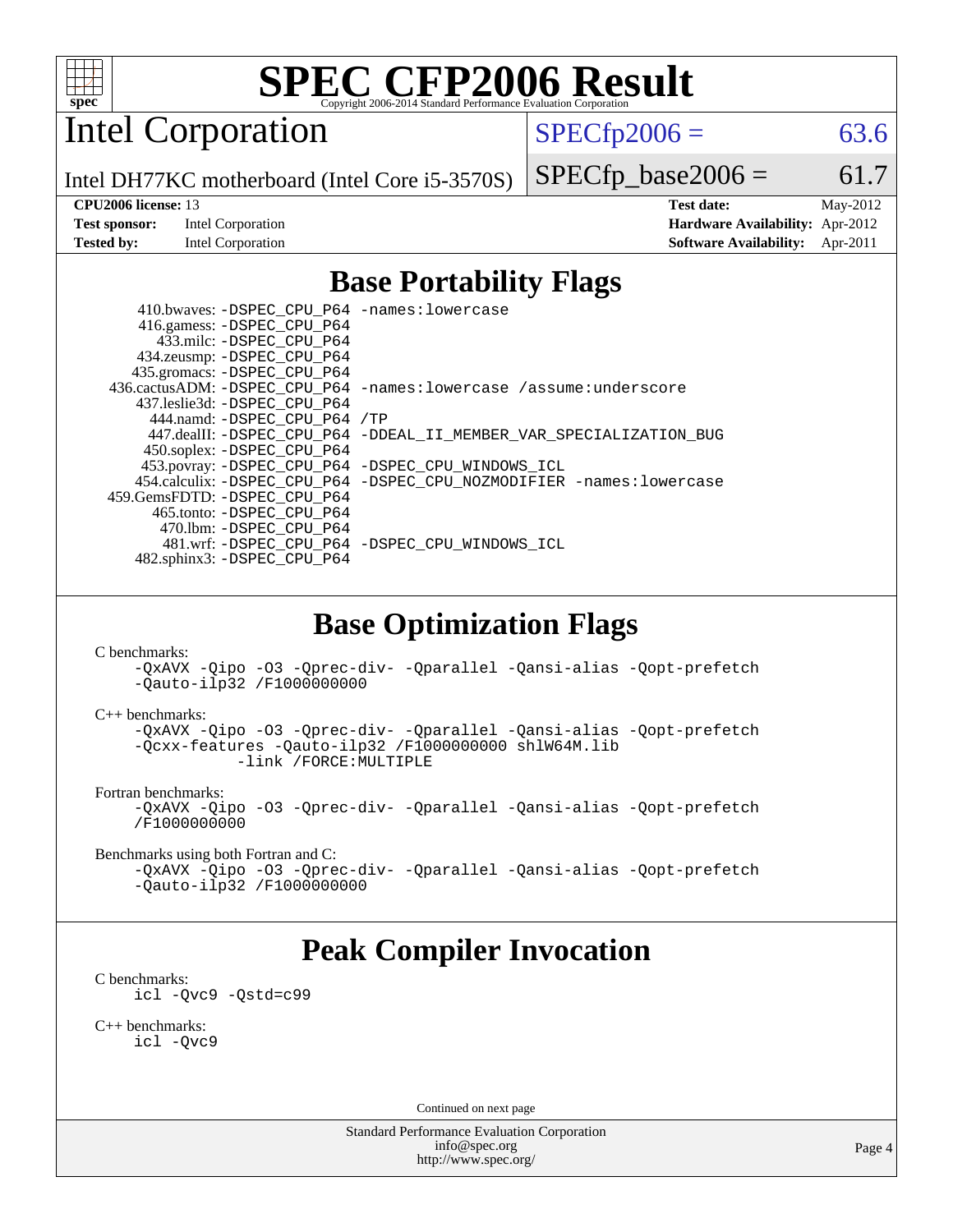

Intel Corporation

 $SPECTp2006 = 63.6$ 

Intel DH77KC motherboard (Intel Core i5-3570S)

**[Test sponsor:](http://www.spec.org/auto/cpu2006/Docs/result-fields.html#Testsponsor)** Intel Corporation **[Hardware Availability:](http://www.spec.org/auto/cpu2006/Docs/result-fields.html#HardwareAvailability)** Apr-2012

 $SPECTp\_base2006 = 61.7$ **[CPU2006 license:](http://www.spec.org/auto/cpu2006/Docs/result-fields.html#CPU2006license)** 13 **[Test date:](http://www.spec.org/auto/cpu2006/Docs/result-fields.html#Testdate)** May-2012

**[Tested by:](http://www.spec.org/auto/cpu2006/Docs/result-fields.html#Testedby)** Intel Corporation **[Software Availability:](http://www.spec.org/auto/cpu2006/Docs/result-fields.html#SoftwareAvailability)** Apr-2011 **[Peak Compiler Invocation \(Continued\)](http://www.spec.org/auto/cpu2006/Docs/result-fields.html#PeakCompilerInvocation)**

#### [Fortran benchmarks](http://www.spec.org/auto/cpu2006/Docs/result-fields.html#Fortranbenchmarks): [ifort](http://www.spec.org/cpu2006/results/res2012q3/cpu2006-20120702-23382.flags.html#user_FCpeak_intel_ifort_8a5e5e06b19a251bdeaf8fdab5d62f20)

[Benchmarks using both Fortran and C](http://www.spec.org/auto/cpu2006/Docs/result-fields.html#BenchmarksusingbothFortranandC): [icl -Qvc9](http://www.spec.org/cpu2006/results/res2012q3/cpu2006-20120702-23382.flags.html#user_CC_FCpeak_intel_icc_vc9_6b5741b4033b9dc48df324263d9561bc) [-Qstd=c99](http://www.spec.org/cpu2006/results/res2012q3/cpu2006-20120702-23382.flags.html#user_CC_FCpeak_intel_compiler_c99_mode_1a3d110e3041b3ad4466830521bdad2a) [ifort](http://www.spec.org/cpu2006/results/res2012q3/cpu2006-20120702-23382.flags.html#user_CC_FCpeak_intel_ifort_8a5e5e06b19a251bdeaf8fdab5d62f20)

### **[Peak Portability Flags](http://www.spec.org/auto/cpu2006/Docs/result-fields.html#PeakPortabilityFlags)**

Same as Base Portability Flags

# **[Peak Optimization Flags](http://www.spec.org/auto/cpu2006/Docs/result-fields.html#PeakOptimizationFlags)**

[C benchmarks](http://www.spec.org/auto/cpu2006/Docs/result-fields.html#Cbenchmarks):

433.milc: basepeak = yes

 $470$ .lbm: basepeak = yes

 $482$ .sphinx $3$ : basepeak = yes

```
C++ benchmarks:
```

```
 444.namd: -QxAVX(pass 2) -Qprof_gen(pass 1) -Qprof_use(pass 2) -Qipo
-O3 -Qprec-div- -Oa -Qauto-ilp32 /F1000000000 shlW64M.lib
             -link /FORCE:MULTIPLE
```
447.dealII: basepeak = yes

 $450$ .soplex: basepeak = yes

 453.povray: [-QxAVX](http://www.spec.org/cpu2006/results/res2012q3/cpu2006-20120702-23382.flags.html#user_peakPASS2_CXXFLAGSPASS2_LDFLAGS453_povray_f-QxAVX)(pass 2) [-Qprof\\_gen](http://www.spec.org/cpu2006/results/res2012q3/cpu2006-20120702-23382.flags.html#user_peakPASS1_CXXFLAGSPASS1_LDFLAGS453_povray_Qprof_gen)(pass 1) [-Qprof\\_use](http://www.spec.org/cpu2006/results/res2012q3/cpu2006-20120702-23382.flags.html#user_peakPASS2_CXXFLAGSPASS2_LDFLAGS453_povray_Qprof_use)(pass 2) [-Qipo](http://www.spec.org/cpu2006/results/res2012q3/cpu2006-20120702-23382.flags.html#user_peakOPTIMIZE453_povray_f-Qipo) [-O3](http://www.spec.org/cpu2006/results/res2012q3/cpu2006-20120702-23382.flags.html#user_peakOPTIMIZE453_povray_f-O3) [-Qprec-div-](http://www.spec.org/cpu2006/results/res2012q3/cpu2006-20120702-23382.flags.html#user_peakOPTIMIZE453_povray_f-Qprec-div-) [-Qunroll4](http://www.spec.org/cpu2006/results/res2012q3/cpu2006-20120702-23382.flags.html#user_peakOPTIMIZE453_povray_f-Qunroll_013b1c0ea3aa84ef2c65e488bcc3d968) [-Qansi-alias](http://www.spec.org/cpu2006/results/res2012q3/cpu2006-20120702-23382.flags.html#user_peakOPTIMIZE453_povray_f-Qansi-alias) [-Qauto-ilp32](http://www.spec.org/cpu2006/results/res2012q3/cpu2006-20120702-23382.flags.html#user_peakCXXOPTIMIZE453_povray_f-Qauto-ilp32) [/F1000000000](http://www.spec.org/cpu2006/results/res2012q3/cpu2006-20120702-23382.flags.html#user_peakEXTRA_LDFLAGS453_povray_set_stack_space_25d7749c1988d91b7f93afbc0ec53727) [shlW64M.lib](http://www.spec.org/cpu2006/results/res2012q3/cpu2006-20120702-23382.flags.html#user_peakEXTRA_LIBS453_povray_SmartHeap64_c4f7f76711bdf8c0633a5c1edf6e5396)

[Fortran benchmarks](http://www.spec.org/auto/cpu2006/Docs/result-fields.html#Fortranbenchmarks):

 $410.bwaves: basepeak = yes$ 

 416.gamess: [-QxAVX](http://www.spec.org/cpu2006/results/res2012q3/cpu2006-20120702-23382.flags.html#user_peakPASS2_FFLAGSPASS2_LDFLAGS416_gamess_f-QxAVX)(pass 2) [-Qprof\\_gen](http://www.spec.org/cpu2006/results/res2012q3/cpu2006-20120702-23382.flags.html#user_peakPASS1_FFLAGSPASS1_LDFLAGS416_gamess_Qprof_gen)(pass 1) [-Qprof\\_use](http://www.spec.org/cpu2006/results/res2012q3/cpu2006-20120702-23382.flags.html#user_peakPASS2_FFLAGSPASS2_LDFLAGS416_gamess_Qprof_use)(pass 2) [-Qipo](http://www.spec.org/cpu2006/results/res2012q3/cpu2006-20120702-23382.flags.html#user_peakOPTIMIZE416_gamess_f-Qipo) [-O3](http://www.spec.org/cpu2006/results/res2012q3/cpu2006-20120702-23382.flags.html#user_peakOPTIMIZE416_gamess_f-O3) [-Qprec-div-](http://www.spec.org/cpu2006/results/res2012q3/cpu2006-20120702-23382.flags.html#user_peakOPTIMIZE416_gamess_f-Qprec-div-) [-Qunroll2](http://www.spec.org/cpu2006/results/res2012q3/cpu2006-20120702-23382.flags.html#user_peakOPTIMIZE416_gamess_f-Qunroll_1d9456aa650e77fc2a0cf43cef3fa08c) [-Ob0](http://www.spec.org/cpu2006/results/res2012q3/cpu2006-20120702-23382.flags.html#user_peakOPTIMIZE416_gamess_f-Ob_n_fbe6f6428adb7d4b74b1e99bb2444c2d) [-Qansi-alias](http://www.spec.org/cpu2006/results/res2012q3/cpu2006-20120702-23382.flags.html#user_peakOPTIMIZE416_gamess_f-Qansi-alias) [-Qscalar-rep-](http://www.spec.org/cpu2006/results/res2012q3/cpu2006-20120702-23382.flags.html#user_peakOPTIMIZE416_gamess_f-Qscalar-rep_02cb9e11a5340d80ab3062d84e5dfb2e) [/F1000000000](http://www.spec.org/cpu2006/results/res2012q3/cpu2006-20120702-23382.flags.html#user_peakEXTRA_LDFLAGS416_gamess_set_stack_space_25d7749c1988d91b7f93afbc0ec53727)

434.zeusmp: basepeak = yes

437.leslie3d: basepeak = yes

Continued on next page